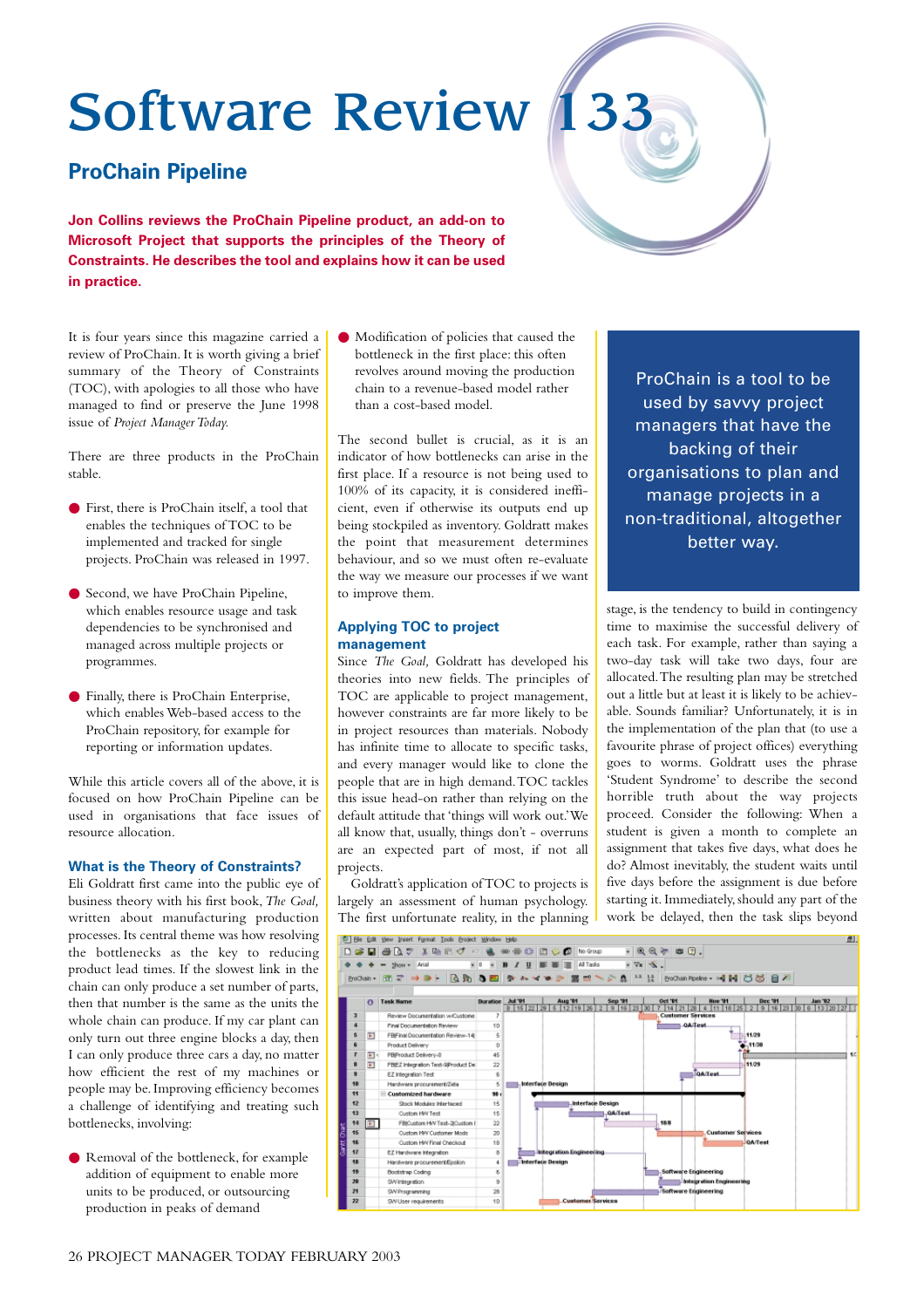

the deadline and the poor student has to go crawling to his tutor to ask for more time. The syndrome is alive and kicking at colleges and universities across the globe; it is also a major reason for delayed projects.There will be other priorities that call on the attention of the project staffer, particularly the person who has a unique skill. The result: as the project proceeds, time is lost waiting on resource contention, time which can never be recovered.That's never, folks.

Resource contention, use of contingency, and subsequent loss of that time through the student syndrome, are a reality in today's projects.Well-founded, but totally unscientific principles such as Parkinson's Law - that resource requirements expand to fill the time available - are further proof that we need to make a break with the past. With TOC, managers need to understand and agree that traditional management processes are doomed to frequent failure, and that very different processes are required. TOC is not. repeat not the application of common-sense principles, though the principles of TOC are not rocket science. Let's look at them.

First, we need to treat the mirage of contingency in tasks. Student syndrome tells us that contingency will always be used, even when it is not needed, so we need to get rid of it. There - gone. But, we all cry, what happens when some external factor really does delay a task? Surely we need some contingency? Yes we do, but we will apply it at the project level rather than at the task level. Like an insurance policy, in which everyone pays a small(er) premium such that the pot of money is available to those that really do have the accident, so tasks calculate their own contingency and put it into a pot accessible by the whole project. Mathematics tells us that this, project-scale contingency will be less than the sum of all the little contingencies - if this wasn't true, insurance companies wouldn't exist. So we allocate a buffer of days at the end of the project, just in case something goes wrong. Student syndrome is dealt with, as a five day task is allocated five days, leaving no room for slack. During the project, the buffers offer a monitoring mechanism - they act like temperature gauges to enable the state of the project to be determined. As long as the buffers do not fill (implying that they have

been correctly sized in the first place), and barring any major external factor, the project can stick to its original plan from start to finish.

Second, we need to treat the issue of resource contention. All resources are equal, but some will be more equal than others. It is nothing new to level a plan according to what resources are available, and to identify a critical path through the project of logical dependencies between tasks that must follow each other.TOC does the same in principle, but treats the key, 'critical' resources as the most important links in the chain. The Critical Chain is the longest single path through the project taking into account both logical dependencies and resource conflicts. This way, the most important resources can be brought to the fore and the risks associated with them can be minimised.

#### **Using the Theory of Constraints in multiple projects**

The principles of TOC thus far, give project managers nearly everything they need to give a higher level of guarantee that a single project will deliver on time. Projects in multiproject environments require more complex allocation of resources, as project priorities determine how the time of key players is allocated. This may be the case in both independent projects, or programmes which are subdivided into projects. The issue of resource contention has already been mentioned, and it has been treated - to an extent.

The most valuable resources on the project may be thought of (from a TOC perspective) as those that will slow the project down if they are not treated as first priority.This is not a recipe for prima donnas: critical resources may hold lowly positions within a project. It is important to ensure that tasks undertaken by critical resources are guaranteed at least as soon as planned, if not sooner. For this reason, even on single projects, time buffers can be added within the project at points where the critical resource is to be involved.

On multiple projects, this issue is compounded. A single resource, be it an individual, a department or a piece of equipment, may be a bottleneck across many

projects: if the resource is not available, all the projects founder. TOC is applicable from the multi-project perspective, working to ensure that the impact of such a bottleneck is minimised or removed.Allocation of critical resources has to be done on a scheduled basis, for example, 'hardware engineers will be available for the

project during the first two weeks of March.' Should such dates be missed, an entire project may be held up until the hardware engineers have another available time slot. Therefore time buffers are inserted (in this example, for the last couple of weeks of February) to ensure that such critical resources will be available.

In situations where multiple projects require overlapping resources, it makes sense to identify a resource manager who keeps the bird's eye view of all the projects and can ensure that resource conflicts are resolved in the best way possible. Resource managers can keep tabs on the relative priorities of projects and ensure that the highest priority projects get first go at the resources they need. Of course, the decision on which projects have the highest priority will in itself be a cause of much conflict.This is, of course, all part of the fun: simple heuristics, such as 'prioritise according to the order of completion of the project' may be used to minimise the inevitable arguments.

#### **Deploying the software**

Before we start any discussion about using software packages, let's be absolutely clear: expertise in TOC, and its application to project management, is not something that can be automated. Assuming you are familiar with MS Project (and if you aren't, becoming so would be a good start), the next thing is to understand Critical Chain theory. ProChain and Pipeline are very much tools to support techniques - if you do not understand the theory, the tools are not going to help you very much. Furthermore, use of TOC cannot happen without the approval of all the involved parties. If TOC, and therefore ProChain Pipeline, is to be used across multiple projects, it is essential to for adopt the methodology.

It is difficult to write much about the deployment of ProChain tools, which are add-on modules to Microsoft Project. You install Microsoft Project, then install the ProChain products, and away you go. Aside from some messages about macros and signatures (which always cause a bit of alarm), there is not much else to it. ProChain can work with versions from MS Project 98 to

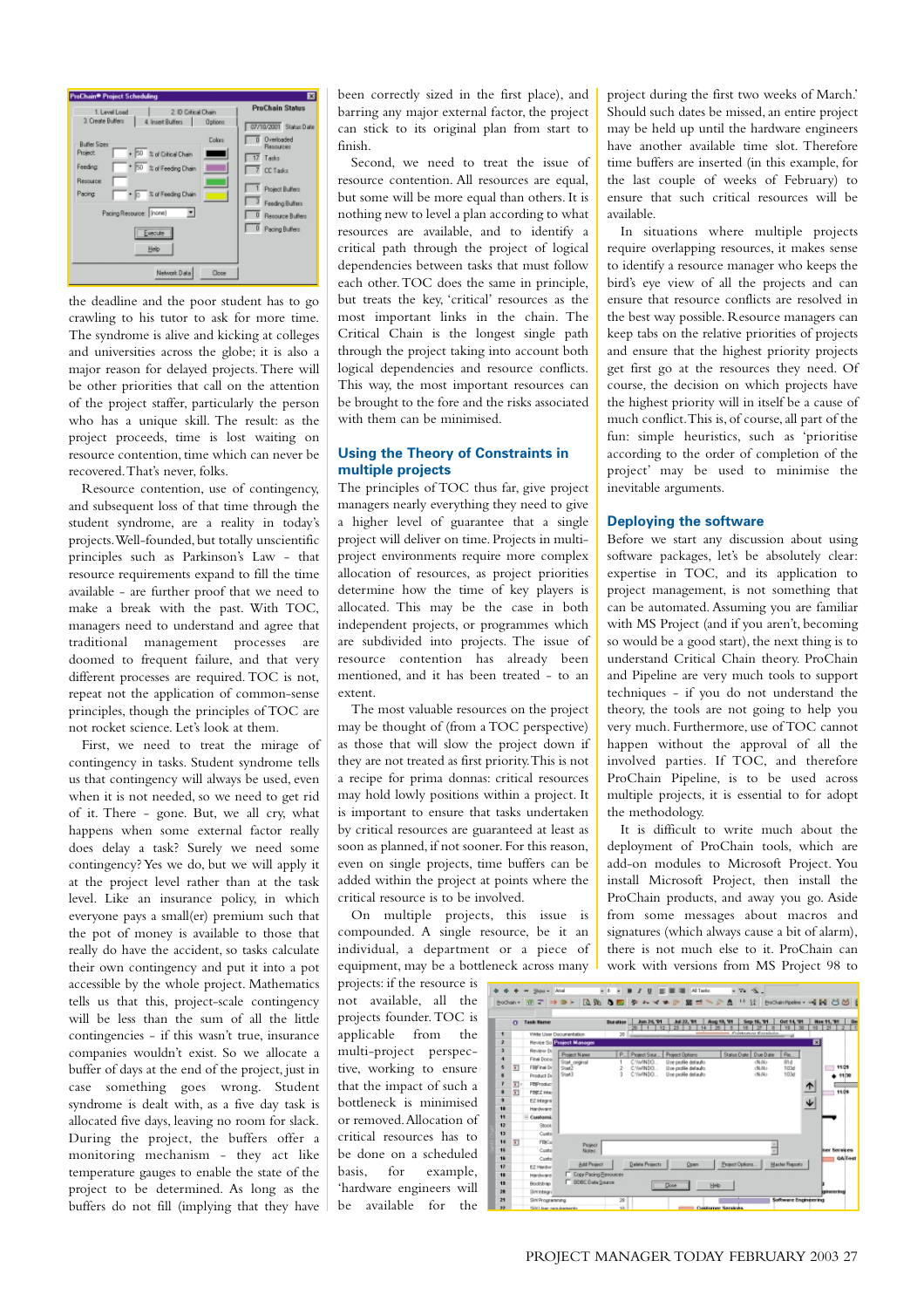

the most current. For multi-project environments,in which ProChain Pipeline is likely to be used, the recommendation is to save project information to a Microsoft Project database (or indeed, any ODBC-accessible database, such as Oracle or Microsoft SQL Server) rather than flat files. Databases are better designed for multi-user, multi-access environment and indeed, the remote-access facilities of ProChain Enterprise can only be exploited if a database is being used.

There is a small issue that arise from changes Microsoft made (post-Project 98) to how projects are managed under the bonnet of the software. ProChain acts like another Project user, contending for the project files just as any other concurrent user. For this reason, a save is forced in Project when passing from 'normal' mode to 'ProChain' mode, but this isn't such a bad thing.

## **Using ProChain and ProChain Pipeline**

Applying TOC becomes the application of a series of steps, which are presented in order.



The steps are as follows:

- **Level the resource loading across the project.** This removes any existing resource conflicts and gives you a more realistic, though maybe undesirable, timescale.Note that ProChain uses its own resource levelling algorithms: you should not be using Microsoft's built-in levelling function.
- **Identify the Critical Chain.** ProChain highlights in red (or the colour you choose), the chain of logical and resource dependencies across the project.
- **Create project, feeding and resource buffers**.These may be calculated according to very simple heuristics ('a quarter of project lead time' is what Goldratt specifies as a good start), or more complex formulae. Different kinds of buffers are necessary at different places in the project: the project buffer is the big one at the end, that ensures the project can still deliver on time should things go wrong within it.
- **Insert the buffers into the plan**. Adjust the project schedules to take into account the additional buffers.

management. First, managers need a bird's eye view across many projects. Second, they



need the capability to identify resource conflicts and bottlenecks across the projects. Finally, they require to re-schedule projects to treat these bottlenecks. It is difficult to see how this could be done without software: there are potentially so many tasks and contention points across multiple projects, that without tools even gaining a birds-eye view becomes a major challenge.

ProChain Pipeline provides a window onto a number of projects.To see how it works, let us work through the series of steps that a resource manager would follow, when adding a new project to an already-functioning pool of projects that follow TOC.

- **Import a project into ProChain Pipeline.** This is as simple as selecting the project data files and requesting their import within the tool.
- **View the project summary**. This gives information such as relative start and end dates.
- **View the resource summary**.This gives information about each resource involved across the projects. It is possible to drill down onto a resource to see where a specific resource is used on each project and to see where there are conflicts.
- **Reschedule projects**. Pipeline offers a scheduling function that re-schedules selected projects in priority order such that contention is removed against other projects. It also inserts appropriate buffers to minimise the risk of problems in the project causing delays in another.The resource manager may choose to go back to the original project plan and adjust the plan manually based on local knowledge of the project, either before or after the rescheduling.

Rescheduling of projects is a contentious area, as it involves gaining agreement from both project managers (who want it now), and department heads (who are already overstretched, 'you want it when?'). Scheduling is done based on project priority: the highest priority project is scheduled according to its own requirements, then other projects are re-scheduled in priority order to fit with prior scheduling decisions. So Project 3 is scheduled to fit with Projects 2 and 1, and so on. Not all projects will be part of the same multiproject setup: for example, an organisation may have Human Resources projects, building maintenance projects and software development projects. Pipeline provides the concept of project pools, which may be resource-managed and rescheduled independently of each other.

Pipeline is not a complex tool, but its